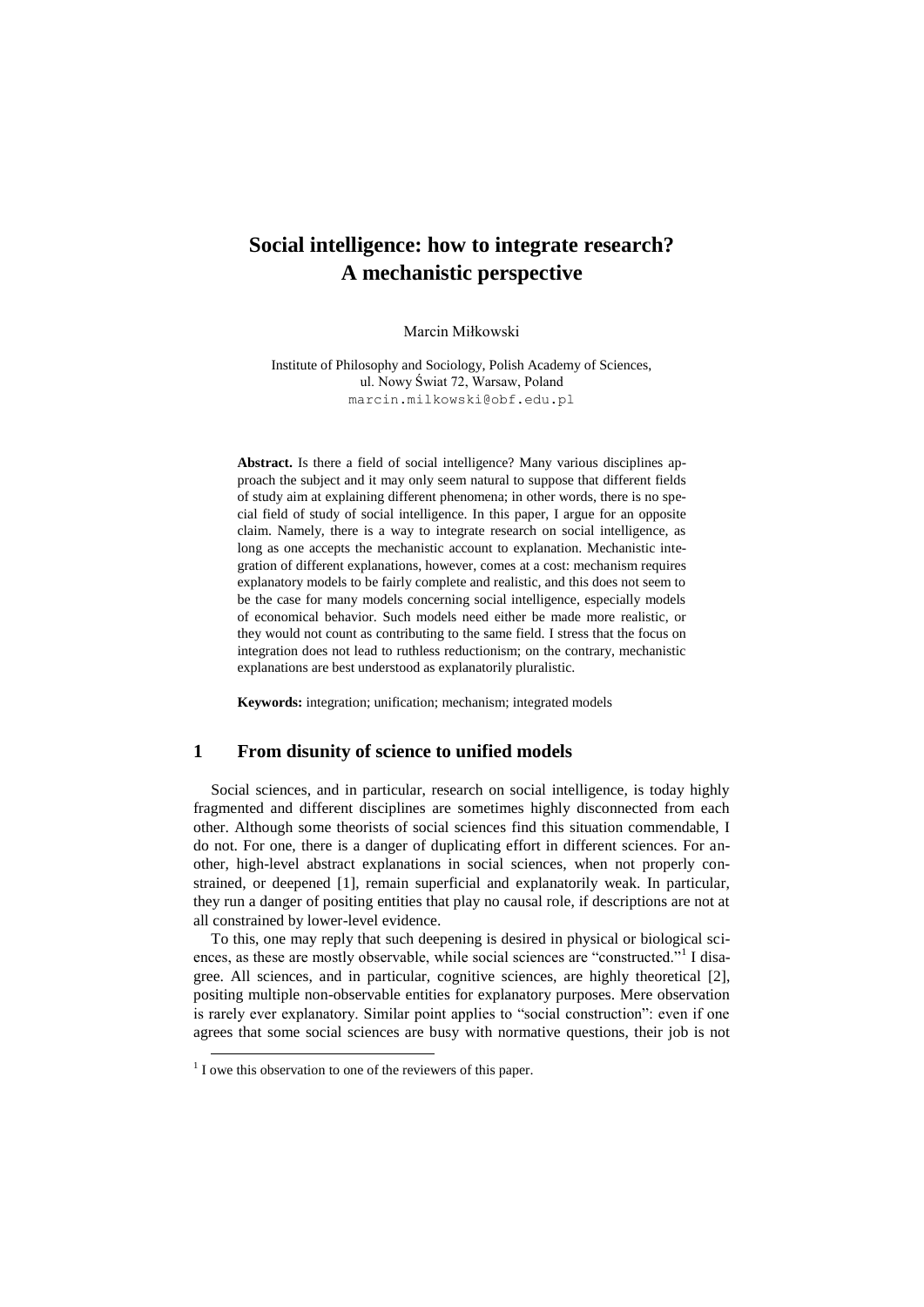merely do describe the social norms but also to explain why there are social norms to at all, why they are considered binding by members of social institutions, and so on. Prescriptions, or normative guidance – such as the one offered by normative views on human rationality – are not explanatory in themselves, at least not obviously so. Moreover, contemporary cognitive sciences are very sensitive to social aspects of cognition, and that fact makes them relevant for any student of social intelligence, radically constructivist or not.

Even if the traditional question of unity of science seems to be answered today mostly in the negative [3, 4], there is a related important question: What unifies a field of research? Why various studies are considered contributions to the same topic? An obvious answer, namely that it deals with the same entity or set of entities, seems to open a can of worms, especially in the light of various criticisms of the traditional unity of science. For example, one could say that one unifies cognitive sciences is the notion of cognition. Similarly, the field of social intelligence could be said to be unified because it deals, well, with social intelligence, not surprisingly.

However, John Dupré [4] has argued that such inter-theoretic identifications of entities are not straightforward. As he stresses, different biological disciplines idealize their entities in various ways. A lynx for ecological biology is an extremely idealized entity, especially when it comes to mathematical predator-prey models such as the Lotka and Volterra equation (for an analysis of the model, see [5]). There is no role for genes, for example, in this equation, so as far as this model is concerned, lynx might have no genes. It just has to play the predator role. But for molecular biology, predation might have no importance at all, whereas genetic structure is crucial. And so on. Hence, different fields of study may focus simply on a different entity when they talk of social intelligence.

However, Dupré's conclusion that the lynx under study is a different entity in different fields is too quick. Even if particular models consider only some of properties of an entity, the very applicability of the Lotka-Volterra model to a lynx presupposes a larger body of knowledge about the animal. For example, we have to know that it's a species of wild cats, so it will be predatory. This knowledge is necessary for the application of the predator-prey models but not contained therein. In other words, Dupré's argument fails, even if he is right that we may idealize lynx differently for different explanatory answers. Still, those different idealizations may be so disparate that they do not constitute a consistent field of research. Physics and theology can study the same entity, such as an ancient scripture; but they do not constitute the same field of research. In other words, there is little reason to think that the mention of the same entity, even if it is the same natural kind, makes different disciplines unified.

A disintegration of interdisciplinary research and a focus on very limited explanatory models has been one of the worries of Allen Newell and Herbert Simon, founding father of artificial intelligence and cognitive science. They both saw psychology as offering micro-theories, or theories of very limited scope, that did not contribute to a common view of the human mind [6]. Newell, as an alternative, proposed to unify the research program in cognitive science with a notion of a cognitive architecture [7]. In his opinion, a cognitive architecture can be used for creating multiple microtheories and offers a unifying perspective on how the mind works. In a more contem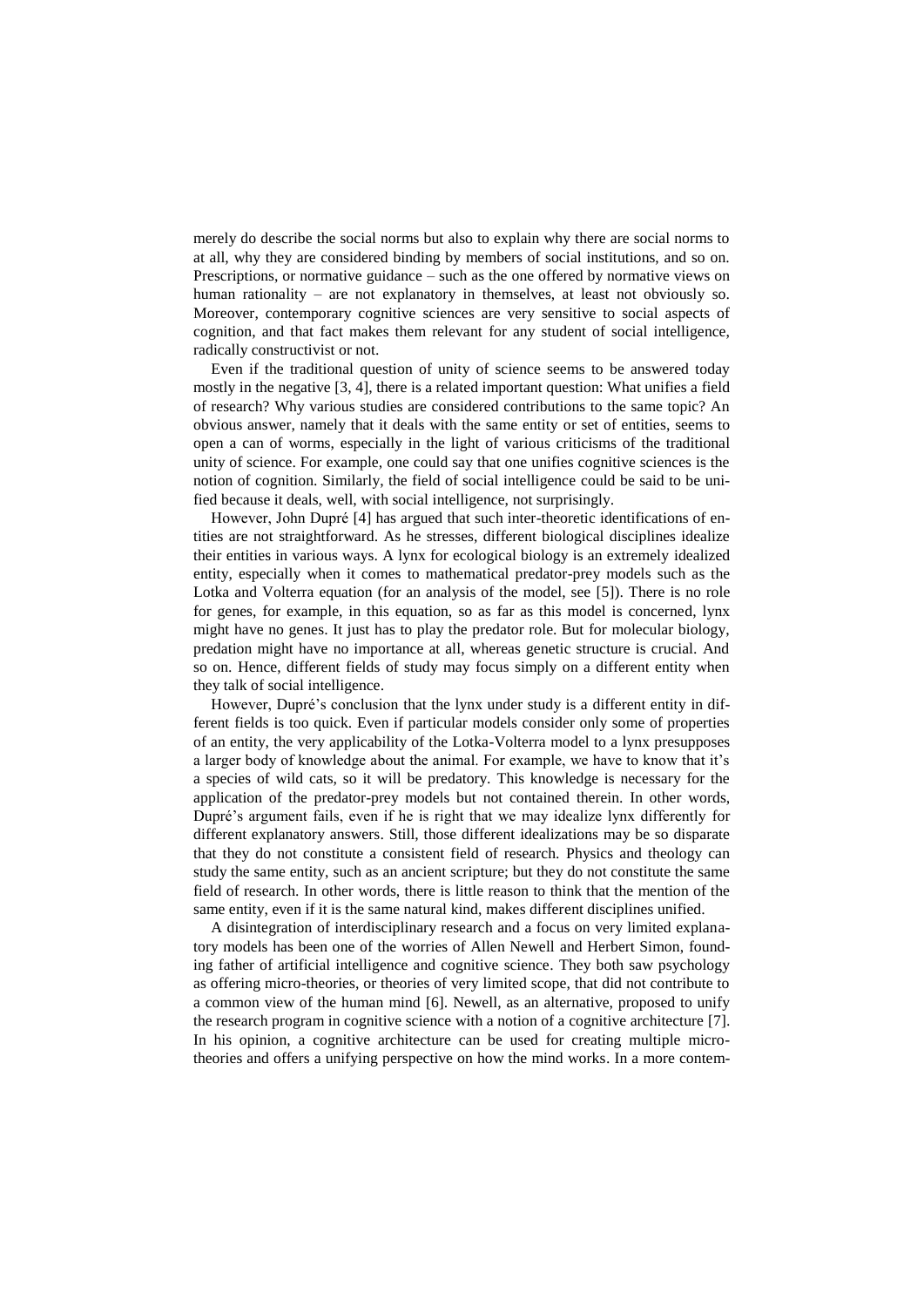porary context, researchers from the field of cognitive robotics suggested that unified cognitive-robotic architectures could be used to unify research efforts [8].

However, unified theories of cognition are not ways to unify *fields* of research. They may broaden the scope of theories but need not cross-fertilize the field as such, and, as Herbert Simon has stressed already in 1998 [9], they stress the systems as a whole instead of mechanisms in the systems that make cognition possible. To theoretically integrate the whole field, there must be stress on such mechanisms. That is the lesson we take from this effort for the research on social intelligence.

In this paper, I develop a mechanistic account of unification and integration of the field of social intelligence, close in spirit to Simon's view. In section 2, I introduce the mechanistic framework as related to the question of integration different models and theories. Then, in section 3, I tentatively sketch the mechanisms that can be studied to gain insight into social intelligence. I conclude by stressing that the mechanistic perspective supports explanatory pluralism.

### **2 Mechanistic unification of research**

According to the received view on the unity of science, the goal of the unification is to create a single, universal theory. Hence, in this view, the most important relationships are inter-theoretical, reduction being the most prominent. However, it is neither realistic nor desirable to build a single theory in fields dealing with complex phenomena [10–13]: Building multiple independent, usually highly idealized, models of phenomena may be much more useful than replacing them prematurely with a single theory. The core of the argument is that more robust results can be expected when they are produced independently by multiple statistically independent models than when they are generated with just one of them, as long as they draw from the same evidence base. Moreover, by testing how multiple theories or models match available evidence, researchers can compensate their confirmation bias, which makes all people prone to making a mistake of premature discarding alternative hypotheses [14]. Additionally, for special sciences, it is simply neither realistic nor practical to reduce them to a fundamental physical theory, such as quantum mechanics. In brief, there are genuine advantages in having multiple theories dealing with the same phenomena to be explained.

This consideration means that integrating the discipline is not to be confused with replacing all other theories with a single one, as long as alternative sound theories can be found. For our purposes, it means that the account of mechanistic unification and integration will not aim at disposing with multiple models or theories. So how should such integration proceed?

Just because social intelligence relies on multiple mechanisms, one could appeal to a notion of "vertical integration":

> The natural sciences are already mutually consistent: the laws of chemistry are compatible with the laws of physics, even though they are not reducible to them. Similarly, the theory of natural selection cannot, even in princi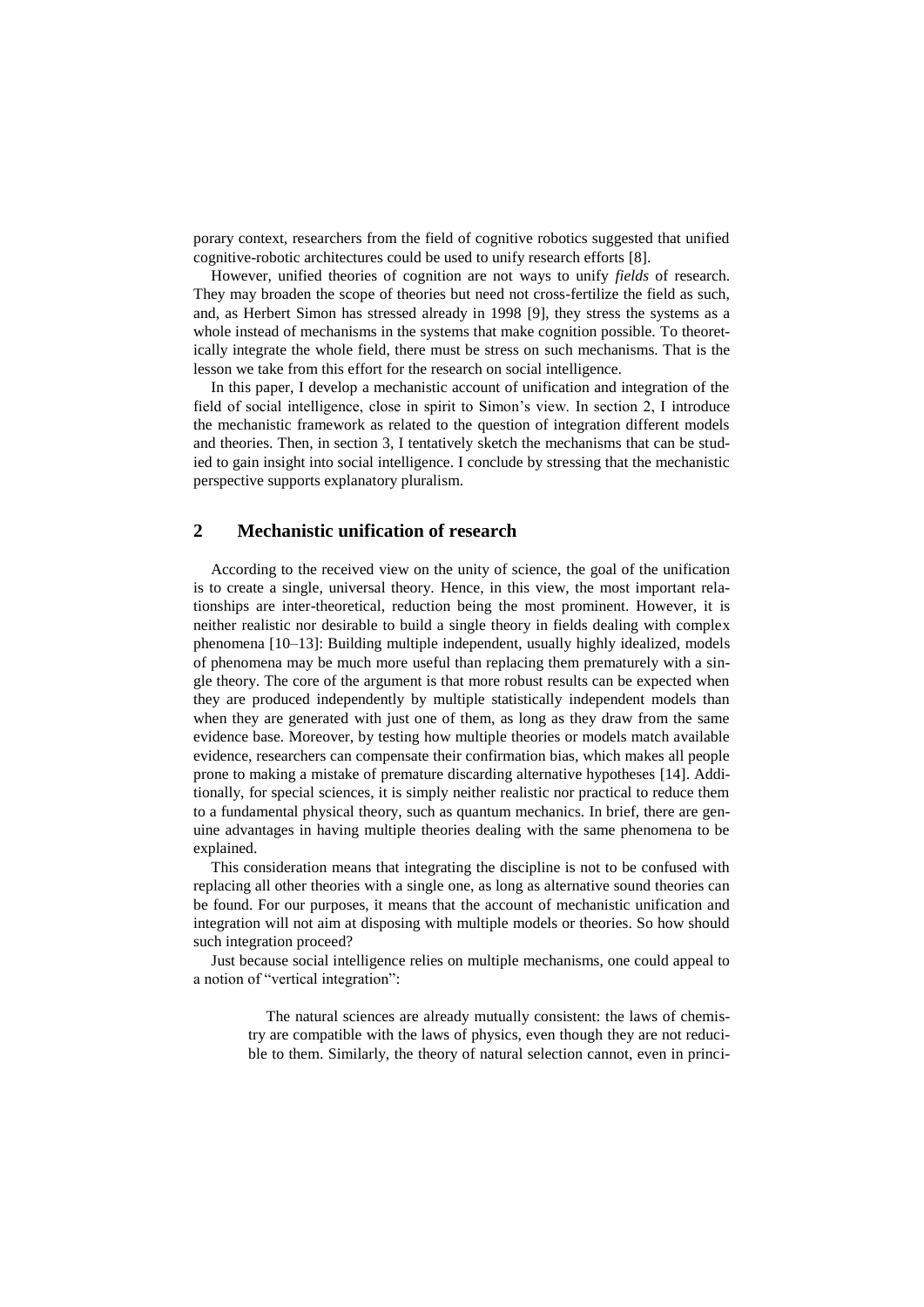ple, be expressed solely in terms of the laws of physics and chemistry, yet it is compatible with those laws. A conceptually integrated theory is one framed so that it is compatible with data and theory from other relevant fields. Chemists do not propose theories that violate the elementary physics principle of the conservation of energy: Instead, they use the principle to make sound inferences about chemical processes. A compatibility principle is so taken for granted in the natural sciences that it is rarely articulated, although generally applied; the natural sciences are understood to be continuous [15].

Barkow et al. complain that in behavioral and social sciences such is not the case. These fields proceed in splendid mutual isolation. But how can one exactly understand this vertical integration, or compatibility of sciences?

One recent proposal of a general account of inter-theoretic and inter-model relationship is to use the notion of a constraint [16]. The weakest kind of constraint is a truth-constraint: two bodies of knowledge satisfy a truth-constraint just in case they can be both true at the same time. The notion of truth-constraint can be then used to precisely spell out the notion of vertical integration: namely, two bodies of knowledge are vertically integrated iff one body of knowledge truth-constraints the other and the first body cannot (in some weak sense) be false. (Notice that this definition accounts for *vertical integration* in a somewhat deflationary manner. The relationship is asymmetric in such a case, when normally, truth-constraining is horizontal, i.e., no body of knowledge is presupposed to be definitely true or more reliable than the other). However, truth-constraining is a weak relation of logical coherence. The wave theory of light does not exclude the particle theory of light, so they satisfy the (horizontal) truth-constraint, even if they propose a completely different account of the basic nature of light. One stronger constraint concerns the nature of entities and processes (activities) presupposed by both theories. Both theories of light no longer satisfy such a constraint, unless a unifying theory is proposed: one that holds that light has both the nature of a particle and wave at the same time.

The entity and process constraints can be easily applied to a mechanistic account of explanation, which is particularly sensitive to issues of interfield research [17, 18]. Before I go to elucidate how that applies to the study of social intelligence, the notion of mechanistic explanation has to be made clear. According to new mechanism, to explain a phenomenon  $\varphi$  is to elucidate the causal structure of the mechanism that gives rise to *φ*. While mechanisms are defined variously, the core idea is that they are organized systems, comprising causally relevant component parts and operations (or activities) thereof (for a recent review, see, e.g., [19]). Component parts of the mechanism interact, and their organized operation contributes to the capacity of the mechanism to exhibit *φ.*

Another important notion to be elucidated is the one of the *interfield theory*. The interfield theories are ones that relate at least two fields of study. By a *field* of study, Darden understands for example cytology or genetics rather than biology; in other words, it has a more restricted scope than a theory or a discipline. Two fields may appeal to the same spatiotemporal locations, entities or activities, and one of them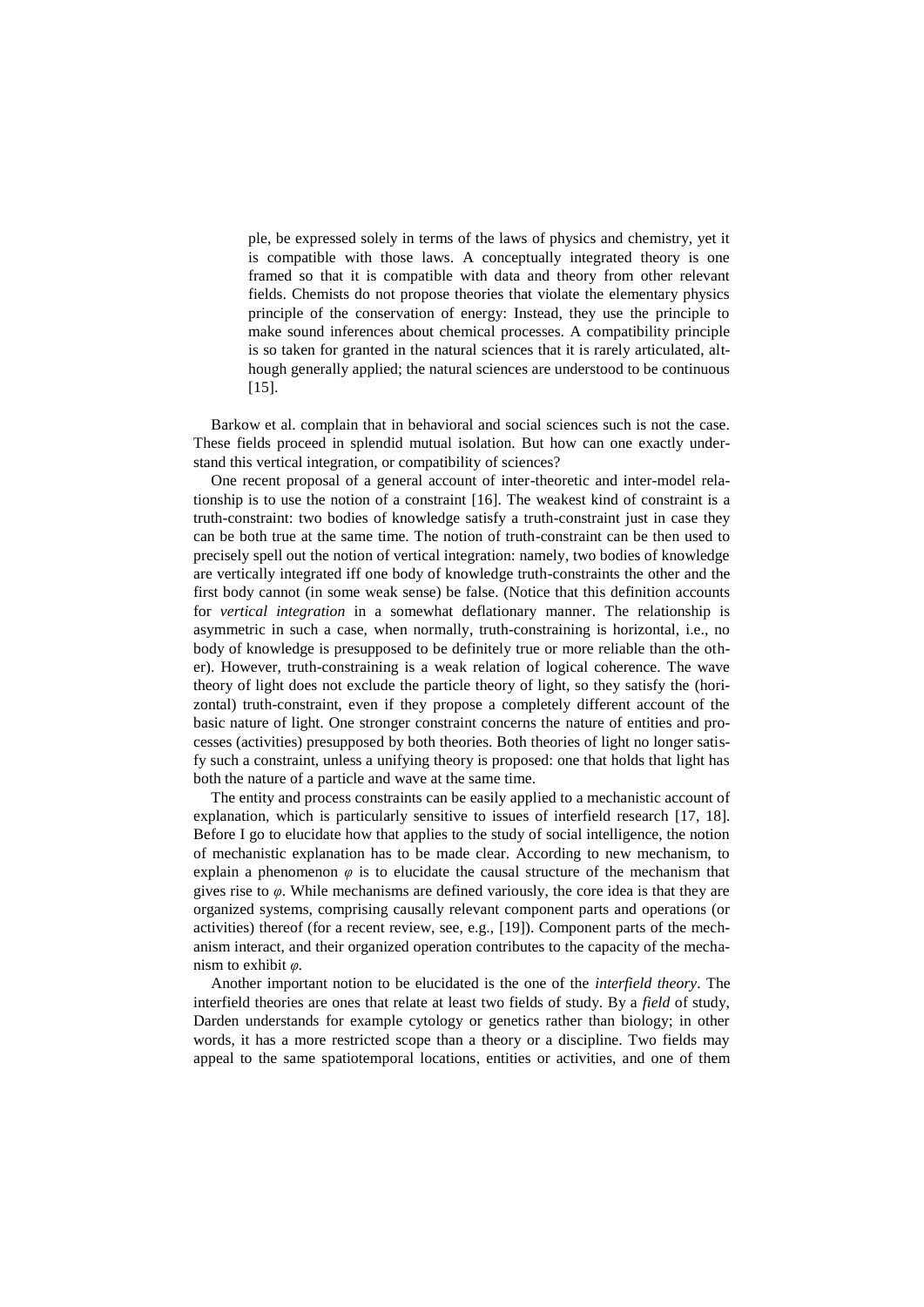may provide a better understanding of the spatiotemporal relationships, causal relationships, physical nature, structure or function thereof. In the case of social intelligence, it is quite clear that social relationships may be elucidated in various ways by various disciplines, from evolutionary and ecological biology [20] to cultural studies.

There are at least three ways fields may become integrated mechanistically: by *simple integration*, when the models of mechanisms can be considered pieces of puzzle that fit together; by *interlevel relationship*, when another level of organization is added to make explanation more complete; and by *intertemporal integration* [18]. In the case of simple integration, two fields may simply study social intelligence in a similar way but with a slightly different stress. For example, sociology of science studies researchers in a lab, and so does cultural anthropology, while the first field may use more quantitative analyses and historical evidence than the other to study similar phenomena.

The interlevel relationship is much more complex, as it may be confused with reduction. The need to introduce multiple levels of explanation is related to the nature of the mechanism under study. As Herbert Simon [21] argued, on theoretical grounds, complex systems are likely to be *near-decomposable*, or composed of subsystems whose interactions are weak but not negligible. One facet of near-decomposability is hierarchical organization, in which different levels can be discerned, with interactions at a different order of magnitude. Such systems, as long as their capacities to be explained are identified, can be subject to mechanistic constitutive explanation, in which lower levels of organization explain higher levels. Levels are understood spatiotemporally; and the relationship between them is proper part-whole relationship [22] (for a longer account, see [13]; for a more deflationary one, [23]). Note that the existence of a lower level explanation does not make the higher level disposable in this framework: the higher level is explained by the interaction of the components and activities on the lower level, and the lower level contributes to the capacity of the higher level. In such a case, one could say that our knowledge of the higher level has been deepened, which also leads more empirical credentials to our previous beliefs about the higher level [24].

As long as explanations are integrated in an interlevel fashion, they are not only truth-constrained. The model of the lower level of a mechanism elucidates the activities and entities of the mechanism on the higher level. Such mechanistic explanations, called *constitutive*, cover at least three levels of organization: the *bottom* (-1) level, which is the lowest level in the given analysis and describes the internals of mechanism parts and their interactions; an *isolated* (0) level, at which the parts of the mechanism are specified along with their interactions (activities or operations); and the *contextual* (+1) level, at which the function of the mechanism is seen in a broader context. Depending on the shared scientific practice, the bottom level in the explanation will vary [25], as well as the upper levels. Note that one can easily introduce a further level if needed. Let's take an explanation that accounts for reproduction of bacteria. The reproduction of bacteria in a given environment (contextual level) is explained in terms of division (isolated level that ignores the environment), and division in terms of cellular mechanisms (the bottom level). The cellular-level mechanism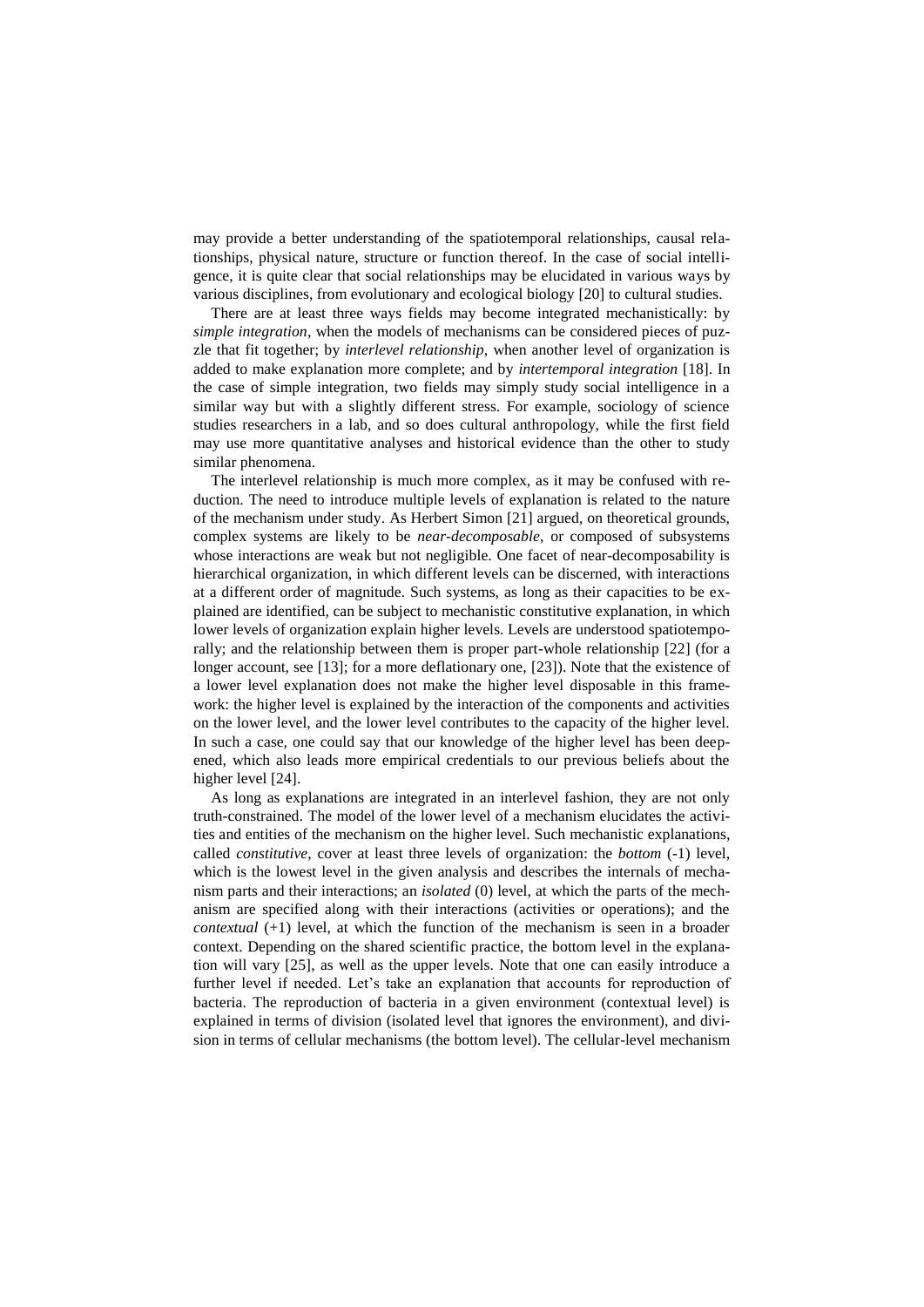can be further explained by its molecular parts, which would introduce a fourth level in this explanation.

The main, though fallible, heuristics in such explanations are localization and decomposition [26]. For example, social capacities of a human being can be explained by a psychological model, the psychological capacities with a neuroscientific model, and many neuroscientific explanations proceed from neuroimaging studies (some of which are not reliable; see [27, 28]). Note that from the mechanistic point of view, the model of, say, economical behavior of people involved in forex exchange, is explanatory only if it is complete. This means that the model needs to cite all relevant causal factors and clearly identify the explanandum phenomenon. In more concrete terms, it will mean that most micro-economical models will fail to be explanatory, as they tend to abstract away from crucial individual causal factors, in contrast to social models of behavior [29]. Also, many models that try to explain economical behavior only in neurophysiological terms fail to cite relevant factors known from psychological studies; neuroeconomics has lost touch with the rest of neuroscience by failing to integrate behavioral studies combined with physiological, pharmacological, or anatomical techniques that rely on animal models [30].

The intertemporal integration applies to phenomena that can be analyzed, due to their hierarchical organization, on multiple temporal scales. For example, the behavior of a person interacting with a computer artifact may be explained by citing distal factors, relevant for explaining the history of computer artifacts that can be used by human beings. It can also be explained on a shorter time scale, by citing this person's skills and their acquisition. Also, it can be explained in a fine-grained fashion by using neuropsychological models of human-computer interaction. Different explanations of behavior will require researchers to appeal to mechanisms operating at different time scales.

The new mechanism frames the discovery of explanatorily relevant mechanisms for the mechanism under study in terms of looking up, down and around [31]. For example, Craver and Darden write:

One can look up to the higher-level mechanism of which it is a component. One can look back to the mechanisms that came before it or by which it developed. One can look forward to what comes after it. One can look around to see the even wider context within which it operates. The adequate explanation of many biological phenomena requires describing a temporally extended and multilevel mechanism. This is why many fields, working at multiple levels, often must integrate their work in the discovery of mechanisms [18].

Let me summarize this section. By framing explanations of social intelligence in mechanistic terms, one can understand current scientific practice but also articulate certain norms of explanation, useful for integrating the field of social intelligence. In brief, the field will be unified as long as it will study the complex mechanisms underlying social intelligence, and use knowledge about mechanisms operating at different levels of organization and various time scales to constrain hypotheses about the overall structure of the mechanism.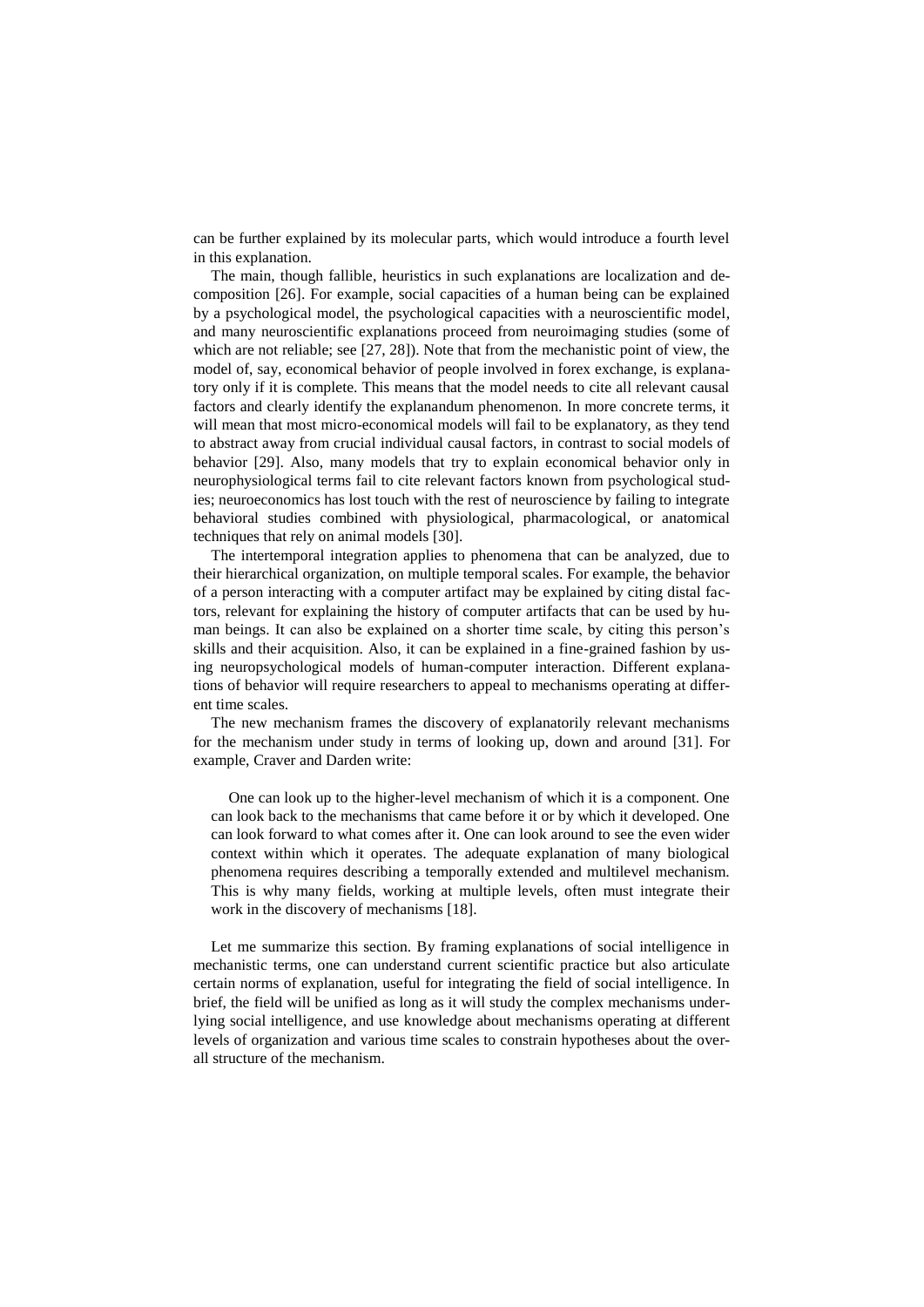### **3 Levels and time scales of the social mind**

In this section, I will tentatively sketch the mechanisms underlying social intelligence and cite relevant disciplines (for another similar proposal, see [32]). Most abstractly, one can understand social intelligence as capacity for skillful social interaction. Such abilities can be described on various levels of abstraction, for example in agent-based models [33, 34]. Such models, however, usually only presuppose certain psychological capacities of agents, and for the new mechanism, they require integration with cognitive science. They can, however, describe multi-agent cooperation and coordination. Quite obviously, social organization, with all kinds of business, military, power, and informal hierarchies, can be analyzed in terms of near-decomposable systems, and hence, idealized as mechanisms or components of larger mechanisms. But we can also look down to deepen the explanation of social mechanisms, and cognitive science has growing interest in the social.

Traditional cognitive science was methodologically individualist, and framed intelligent behavior in terms of processing of internal representations of individuals. Embodied and grounded cognition, the extended and scaffolded mind, enactivism and distributed cognition all challenge the traditional approach in different ways. Social intelligence is accounted for in terms of embodied interactions supported and extended by actively built cognitive niches. Despite the variety of approaches, they may be jointly dubbed "wide cognition"; they offer a new coherent picture of cognition, as well make it possible to integrate and unify interdisciplinary research [35]. Below, I list how four approaches of wide cognition enable and require interfield integration.

The claim of the *embodied cognition* (EC) is that the physical body of an agent is constitutively relevant for cognition; in other words, cognitive processing involves more than the brain. Core cognition, which essentially involves perception and action, depends deeply on the features of the physical body. This, obviously, means that biological mechanisms of human beings can become easily integrated on lower levels of the explanation. These biological mechanisms may include the features of our sensory and motor systems relevant for skillful action, including neural mechanisms of embodied joint attention [36].

The *situated and embedded* approach to cognition holds that cognition should be cashed out in terms of the interaction of the agent and its immediate surroundings. The extra-bodily context constrains and enables cognition. For this reason, situated cognition needs to refer to behavioral studies as well as to basic biological and cognitive mechanisms of sociality, which includes such abilities as mindreading [37, 38]. Note that the mechanism of the social mind might not need to cite the controversial hypothesis of mirror neurons, sometimes assigned too many tasks without credible empirical evidence [39, 40].

The *extended mind* is the idea that cognitive processes are not necessarily brainbound and can incorporate external resources such a tools, language, and external systems in order to enhance or augment cognitive processes. The difference of this approach from situated cognition is the emphasis that parts of what were traditionally considered the environment should properly be understood as part of the agent's mind. Even if the claim of the extended mind is exaggerated [41], this approach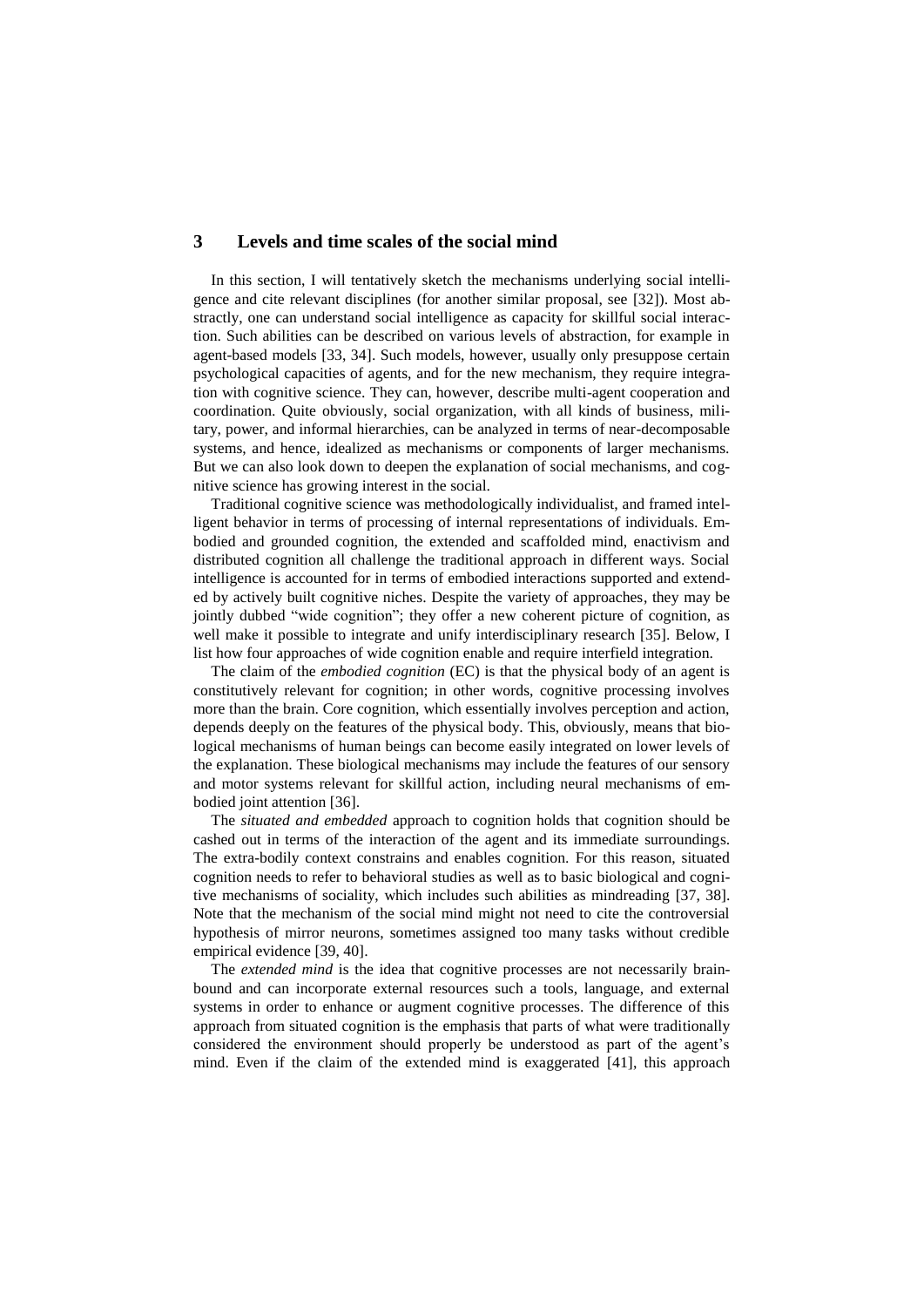stresses the importance of material bases of cognition [42]. Here, cognitive archeology [43] as well as the study of human-computer interactions [44] becomes important.

The *enactive* approach to cognitive science recognizes a crucial inter-dependency between an autonomous agent and the world it inhabits. Cognitive activity is wholly defined neither by the agents nor their environment, but it emerges from their interaction. Again, enactive approaches can be easily linked with some biological disciplines and fields, one of which is biosemiotics [45]. It is also very sensitive to temporal dimensions of human interactions on multiple scales [46].

These approaches in cognitive science are immediately relevant for the study of social intelligence, and they do not deny the importance of the brain or individual mechanisms. But wide cognition does caution against adopting an excessively narrow perspective that abstracts emotions away from the broader bodily, social, and cultural contexts that play a critical role in their development and functioning. Obviously, one factor critically important phenomenon for study of social intelligence is language, which is understood in current cognitive science not as mere realization of a formal grammar but also as involving multiple levels of cultural interaction and coordination, as well as internal mechanisms, also involving bodily interactions [47–49]. I suggest that different approaches of wide cognition offer multiple constraints on social theorizing; at least, these are truth-constraints, but ideally, we should strive at identifying common mechanisms that enable distributed, embodied and embedded cognitive processing.

At the same time, there are also competing explanations of various phenomena of social intelligence. Should one frame linguistic conventions in propositional and game-theoretic terms [50]? Or maybe it requires an evolutionary point of view [51]? Or a view that mentions institutional contexts [52], and temporal dynamics [53]? Not all these views can be true at the same time, and integration is not just a matter of conceptual investigation. One could also see these different approaches as competing idealizations; however, they cannot be treated easily as supporting multiple-model idealization [12] as they don't offer predictions or explanations for the same set of phenomena (if philosophical accounts of convention can offer any predictions for empirical phenomena, for that matter). However, one can see a set of common mechanisms for solving coordination problems in many of those approaches; sketching those is definitely beside the scope of this paper, whose aim is to defend a certain programmatic attitude to the study of social intelligence.

Another challenge remains to specify how to investigate cultural and social phenomena so as to include them all in a unified models of social and cultural cognition. For example, so called network goods have value to someone only if other interactive parties also have them. It makes no sense to own a fax machine if nobody else owns one. This phenomenon can be studied on different time scales, and it is an open question how to integrate economical analyses with the psychological research on joint action, and the ethnographical studies typical of distributed cognition with computational modeling in evolutionary game theory, as it is also an example of a co-adaptive behavior.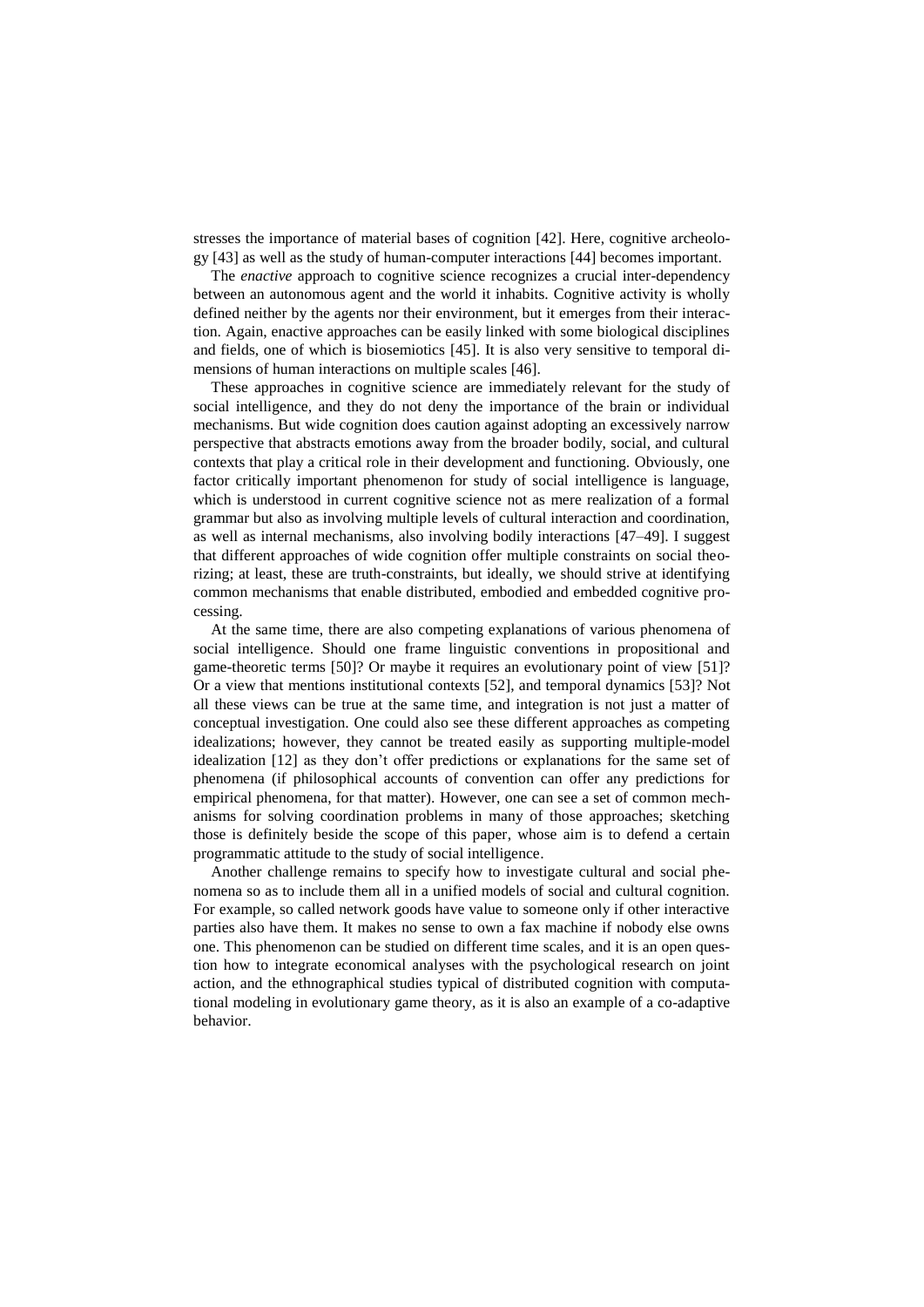## **4 Conclusion**

In this paper, I merely sketched a mechanistic perspective on the integration of the field of social intelligence. (A complete case study of examples how mechanistic explanations furnish researchers with multiple constraints in their theorizing would require much more space.) Instead of suggesting that there is a single, privileged theory of social intelligence, to which all other theories or models should be reduced, new mechanism stresses that understanding complex phenomena requires rich, multilevel models operating at multiple time scales. As such, it can help establish common research topics and identify the core submechanisms of social intelligence.

The interlevel nature of constitutive mechanistic explanations makes new mechanism a natural ally of explanatory pluralism [54, 55]. Instead of suggesting that there should be just a bottom-level causal explanation of all levels of organization of a given complex system, new mechanism insists that explanations at all levels are needed. These different explanations need not belong to the same discipline. They may be shared among various fields and disciplines. In other words, constitutive mechanistic explanations don't require different disciplines to become completely lumped together, as long as they can provide input for a common body of knowledge about a given mechanism.

This leads to a related issue. The assumption that the whole field of social intelligence is to be integrated may turn out premature. In principle, social intelligence may remain just a hub of interaction between different fields concerned with social and mental phenomena; it wouldn't constitute a separate field then. However, the same principles would apply then: as long as we're interested in discovery of real mechanisms of social interaction of cognitive agents, there is a need to avoid excessive fragmentation of research, which may only need to isolation of subfields and duplication of effort.

#### **References**

- 1. Strevens, M.: Depth : an account of scientific explanation. Harvard University Press, Cambridge Mass. (2008).
- 2. Hohol, M.: Wyjaśnić umysł: struktura teorii neurokognitywnych. Copernicus Center Press, Kraków (2013).
- 3. Fodor, J.A.: Special sciences (or: The disunity of science as a working hypothesis). Synthese. 28, 97–115 (1974).
- 4. Dupré, J.: The disorder of things: metaphysical foundations of the disunity of science. Harvard University Press, Cambridge Mass. (1993).
- 5. Weisberg, M.: Simulation and similarity: using models to understand the world. Oxford University Press, New York (2013).
- 6. Newell, A.: You can't play 20 questions with nature and win: Projective comments on the papers of this symposium. In: Chase, W.G. (ed.) Visual information processing. pp. 283–308. Academic Press, New York (1973).
- 7. Newell, A.: Unified Theories of Cognition. Harvard University Press, Cambridge, Mass. and London (1990).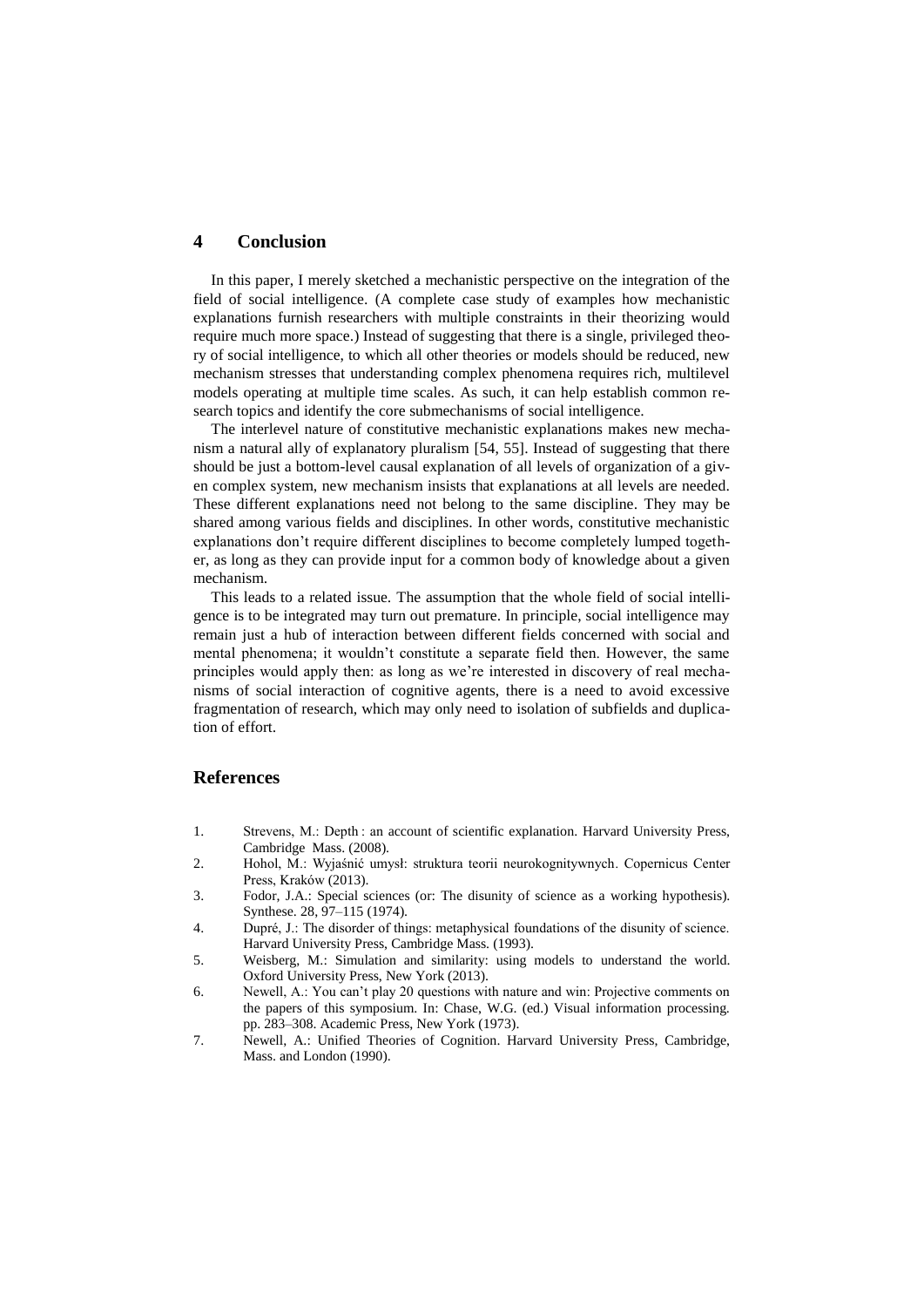- 8. Morse, A.F., Herrera, C., Clowes, R., Montebelli, A., Ziemke, T.: The role of robotic modelling in cognitive science. New Ideas Psychol. 29, 312–324 (2011).
- 9. Taatgen, N., Anderson, J.R.: The Past, Present, and Future of Cognitive Architectures. Top. Cogn. Sci. 2, 693–704 (2010).
- 10. Levins, R.: The Strategy of Model Building in Population Biology. Am. Sci. 54, 421– 431 (1966).
- 11. Wimsatt, W.C.: Richard Levins as philosophical revolutionary. Biol. Philos. 16, 103– 108 (2001).
- 12. Weisberg, M.: Forty Years of "The Strategy": Levins on Model Building and Idealization. Biol. Philos. 21, 623–645 (2007).
- 13. Wimsatt, W.C.: Re-engineering philosophy for limited beings: piecewise approximations to reality. Harvard University Press, Cambridge Mass. (2007).
- 14. Farrell, S., Lewandowsky, S.: Computational Models as Aids to Better Reasoning in Psychology. Curr. Dir. Psychol. Sci. 19, 329–335 (2010).
- 15. Barkow, J.H., Cosmides, L., Tooby, J.: The Adapted Mind. Evolutionary Psychology and The Generation of Culture. Oxford University Press, New York and London  $(1992)$
- 16. Danks, D.: Unifying the mind: cognitive representations as graphical models. MIT Press, Cambridge, Mass. (2014).
- 17. Darden, L., Maull, N.: Interfield Theories. Philos. Sci. 44, 43–64 (1977).
- 18. Craver, C.F., Darden, L.: In search of mechanisms: discoveries across the life sciences. (2013).
- 19. Illari, P.M., Williamson, J.: What is a mechanism? Thinking about mechanisms across the sciences. Eur. J. Philos. Sci. 2, 119–135 (2011).
- 20. Meloni, M.: How biology became social, and what it means for social theory. Sociol. Rev. n/a–n/a (2014).
- 21. Simon, H.A.: The sciences of the artificial. MIT Press, Cambridge, USA, MA (1996).
- 22. Craver, C.F.: Explaining the Brain. Mechanisms and the mosaic unity of neuroscience. Oxford University Press, Oxford (2007).
- 23. Eronen, M.I.: Levels of organization: a deflationary account. Biol. Philos. (2014).
- 24. Thagard, P.: Coherence, Truth, and the Development of Scientific Knowledge. Philos. Sci. 74, 28–47 (2007).
- 25. Machamer, P., Darden, L., Craver, C.F.: Thinking about Mechanisms. Philos. Sci. 67, 1–25 (2000).
- 26. Bechtel, W., Richardson, R.C.: Discovering complexity: Decomposition and localization as strategies in scientific research. Princeton University Press, Princeton (1993).
- 27. Trout, J.D.: Seduction without cause: uncovering explanatory neurophilia. Trends Cogn. Sci. 12, 281–2 (2008).
- 28. Carp, J.: The secret lives of experiments: methods reporting in the fMRI literature. Neuroimage. 63, 289–300 (2012).
- 29. Kuorikoski, J., Marchionni, C.: Unification and mechanistic detail as drivers of model construction: Models of networks in economics and sociology. Stud. Hist. Philos. Sci. Part A. 5–12 (2014).
- 30. Lauwereyns, J.: The anatomy of bias: how neural circuits weigh the options. MIT Press, Cambridge Mass. ;;London (2011).
- 31. Bechtel, W.: Looking down, around, and up: Mechanistic explanation in psychology. Philos. Psychol. 22, 543–564 (2009).
- 32. Castelfranchi, C.: For a science of layered mechanisms: beyond laws, statistics, and correlations. Front. Psychol. 5, 536 (2014).
- 33. Conte, R., Paolucci, M.: On agent-based modeling and computational social science. Front. Psychol. 5, 668 (2014).